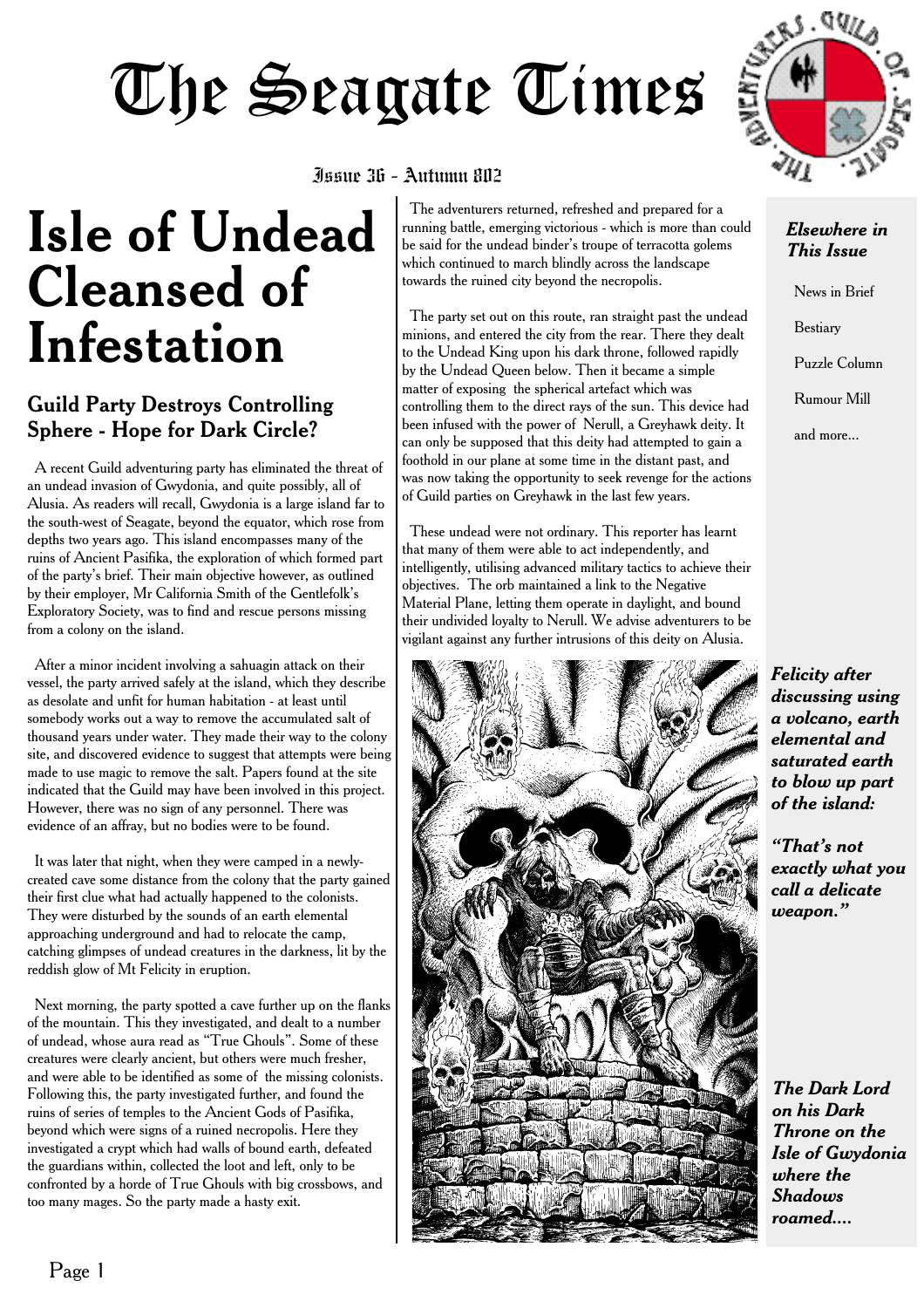#### *Serra:*

*"Pass me that bottle. If these are creatures of the Night, I think we can sleep in until mid-afternoon!"*

### *After Rowan backfires Wall of Dust..*

*"I always thought the description of a 'dusty maiden' was a misprint"*

### *Tussock:*

*"Let's go and borrow Bune's library card."*

### **News in Brief**

### Guild Tax Scandal Uncovered

Evidence has been uncovered that several high officials in our Guild has been involved in land speculation using Guild finances, without informing the membership. Promissory notes, addressed to the Gwydonian Company, were found at an encampment located on Gwydonia which the names of these officials as well as representatives from other major merchant cartels. This encampment, until recently, was engaged in experiments in reclaiming the land, currently barren and full of salt, to a state where it would be suitable for cultivation and settlement. Could this have been the first steps in a plan to move the Guild to land that it could claim for itself?

### **Request for Assisted Deicide**

The Alusian demon Cain has grown in power since being reborn into godhood last winter, but has also been doomed to suffer greatly, and has grown tired of his own existence. Cain is now an insubstantial revenant bound to Alusia, draining life from his surrounds and creating powerful 'revenant' vampires as he feeds. Cain has turned to a mystic religion, and wishes to avoid harming any creature, living or undead. He claims he wants to be destroyed without increasing his karmic burden further, as this is his best chance for nirvana. However, whoever destroys Cain will gain the same curse that currently dooms him to being a lifedraining outcast. If the curse is lifted, seven rogue gods will return from the Outer Darkness where they went to comfort the goddess Luci, who was afflicted with the same curse when she and Cain were one, and had to flee from Alusia. If Cain dies, his revenant vampire minions and their followers threaten to open a second undead front on the baronies, which are still struggling to contain the Dark Circle. Cain is both the only force that is holding them back, and their main protection. A number of demons appear interested in indirectly assisting Cain, notably Asmoday, his reputed father, but no Powers or their magic can approach within a mile of Cain.

The party who visited Cain have come up with a plan:

- 1. Organise payment from interested parties including Cain, Asmoday, and several duchies.
- 2. Remove Cain's godhood, breaking his link with the Eastdale gods.
- 3. Lift his doom.
- 4. Kill him before he decides life is good again.
- 5. Kill all his followers before they scatter.

If any guild party is in a position to complete steps 3 or 4, please check that all previous steps have already been completed, to prevent unwanted destruction. If any guild party has any idea how to attempt any of the steps, please contact the guild librarians.

Further research will continue throughout the autumn quarter.

### **Balrog Beaten Under Mountain**

A returning Guild party have told us of their defeat of a balrog, or a similar entity, in the old dwarven city of Highcastle. This entity had allied with a tribe of goblins, who are currently in residence, after staging a revolt and overthrowing the dwarves.

The balrog was described as a 20ft tall fiery entity, covered in metal slag and glowing from within. The heat from it was comparable to standing near a very hot metal furnace and the smell was sulphurous as it issued poisonous fumes. So the party decided to attack with ranged weapons and spells as well as a Darksphere and an earth elemental.

Upon its defeat, it changed into a lump of molten mithral which sank and melded with the rock below. We can only suppose that is its hibernation state as the party were sure it had not actually died.

It is unknown at present if the defeat of the balrog will allow the dwarves to retake their ancestral halls.

### Noble Returned Safe and Sound

A Guild Party was employed by Eddric Earl of Pevensey, to find and rescue Godric, his eldest son. Godric went missing after setting off to hunt down a tiger, reported to be in the woods around Buxton.

The party investigated and had the good fortune to find the guardsmen sent to rescue Godric, led by master Gwerbet. He had been wandering the woods for the last two weeks, unable to progress or retreat. He told the party of how they would travel from their last encampment only to arrive back a couple of days later, always entering from the opposite side of the camp they left. The party were able to determine that they (and presumably Godric before them) had wandered into an enchanted area.

What the party thought of as a prison area proved to be an ancient defence gone awry. It was - by effect, keeping an entire kingdom of elves imprisoned in their own lands, or at least limiting their options of travel beyond those borders. The party agreed to collect the necessary ingredients for a ritual to remedy this situation - four paws of a griffon and a collection of herbs.

One of the party had a great idea, that helped them to ensnare a griffon in short order. He suggested that they string ropes in a spider's web fashion and lure the griffon in to the net with an illusionary pony. They refined the ropes into a weighted net and made it invisible. This strategy was effective, and the party soon had one captive griffon.

The party then set out to find the rare and strange herbs which proved more difficult than you might think. Looking for a very small orchid parasite on a birch in an entire forest is not simple. However, the party were able to enlist the aid of dryads and other assorted faerie folk, and returned to the elves with the required herbs. The ritual was performed and the party free to take Godric back to his loving parents who rewarded them handsomely.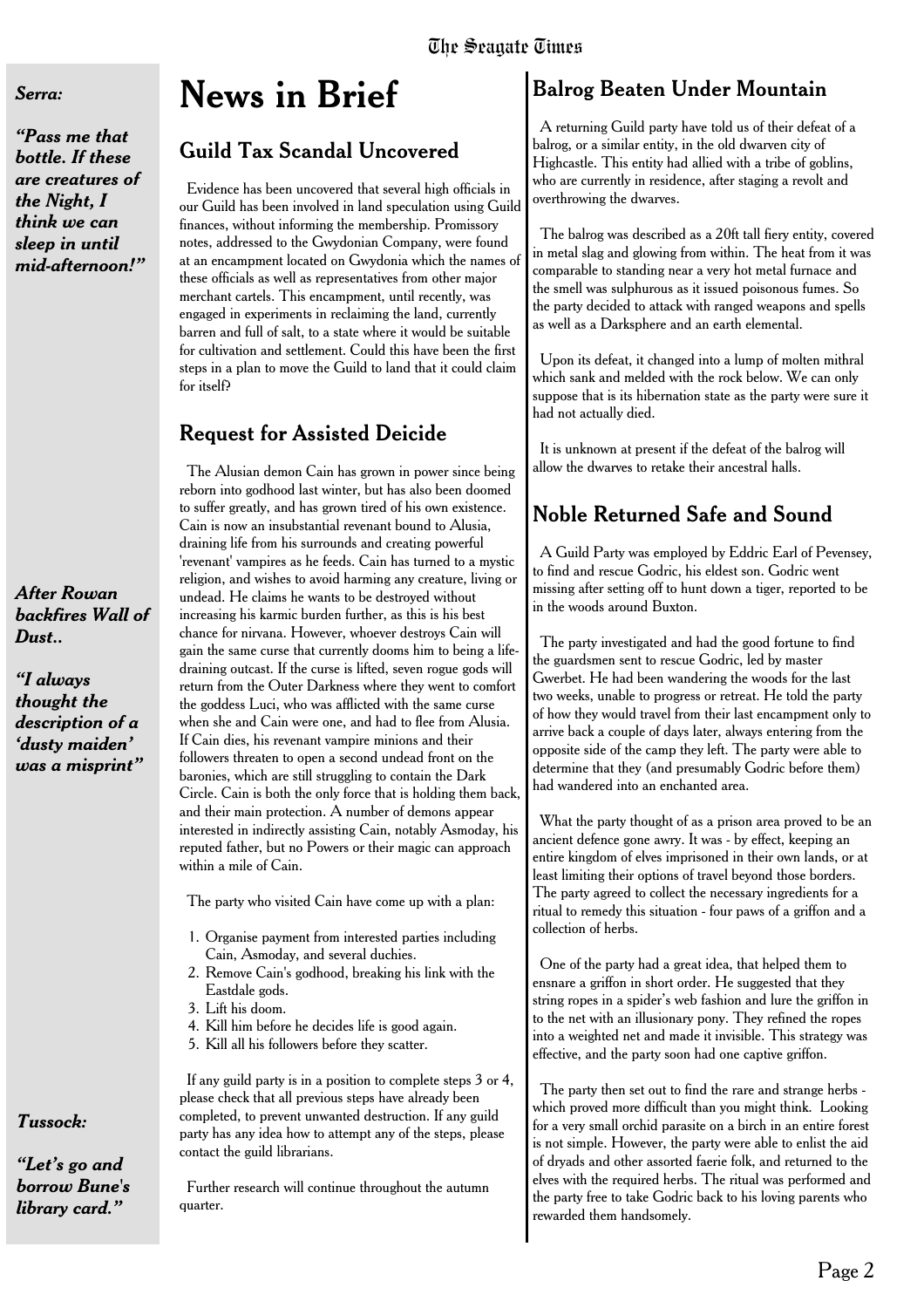### The Seagate Times



### **The Adventurer's Guide**

### **Oops, I Just Incinerated My Friends**

There are times in every adventurer's career when accidents happen or when a flunky fails to resist when ordered to. In our case, we were a rescue party hosing down some wights and night gaunts with twin fireballs from the E&Es, fire bolts from the Namer and hellfire from the Witch. Once the ash settled, we realised that two of the undead were adventurers we were here to rescue. Fortunately, their rings & amulets hadn't melted much, so we could identify the cinders.

After recovering the rest of the bodies, we had to restore the victims from greater undead ashes by nightfall, without resurrection. This was our approach:

- 1. Collect the ashes with a small broom.
- 2. Move out of the necromantic demon's temple.
- 3. Get a full description using talk to dead with our patient, and use our imagination to fill in gaps.
- 4. Find a living animal of the same weight preferably a kindred spirit (we found reptiles worked best).
- 5. Make the animal into a familiar by binding the spirit using runic spirit glue.
- 6. Use molecular rearrangement and permanency to change the patient into their previous form, or near enough.
- 7. Use a wish or favour from any omnipotent mage or Outer Power to link the body & spirit more tightly, so that dissipation won't kill the patient.

This approach is not recommended instead of normal resurrection.

### Recommended behaviour in a Necromantic Ziggurat - NOT!

- Enter on White Lotus Day.
- Sacrifice your blood on the main altar in return for favours from the demon.
- Kill the undead temple guardians.
- Raise zombies to assist in gathering the loot.
- Summon a wight to turn the surviving party into undead.
- Combine with remaining temple guardians to ambush the rescue party.
- Spontaneously turn into piles of fine white ash.
- Whine because you didn't get to keep the loot.

*"I'm a friend of your son donate our pay to his church" - GoK negotiates with total strangers.*



### Tips for success

When talking to recently-created undead, try not to tell them about powers that they may not yet know they have.

Send out the party member who isn't carrying a spare set of plate mail to do the scouting.

Speed is the adventurer's friend.

Wildfires is a great spell - you can run up and over the wall before they realise you're coming! It's also possible to cast on the run - if you are being carried by another party member.

Tunnelling is a wonderful way to make an entrance from an unexpected direction. But bound earth is designed to bottle up adventuring parties.

Always try to have an exit. More than one exit is even better. You never know when you'll need it.

Golems make great trap-detectors - and they're much more expendable than adventurers.

Active resistance is one sure way to make sure somebody backfires - just hope that it's not you.

### *Grendel:*

*"The advantage of being a mindmage is you don't need your eyes."*

### *Viola:*

*"Could someone defile the altar for me - I can't go on holy ground."*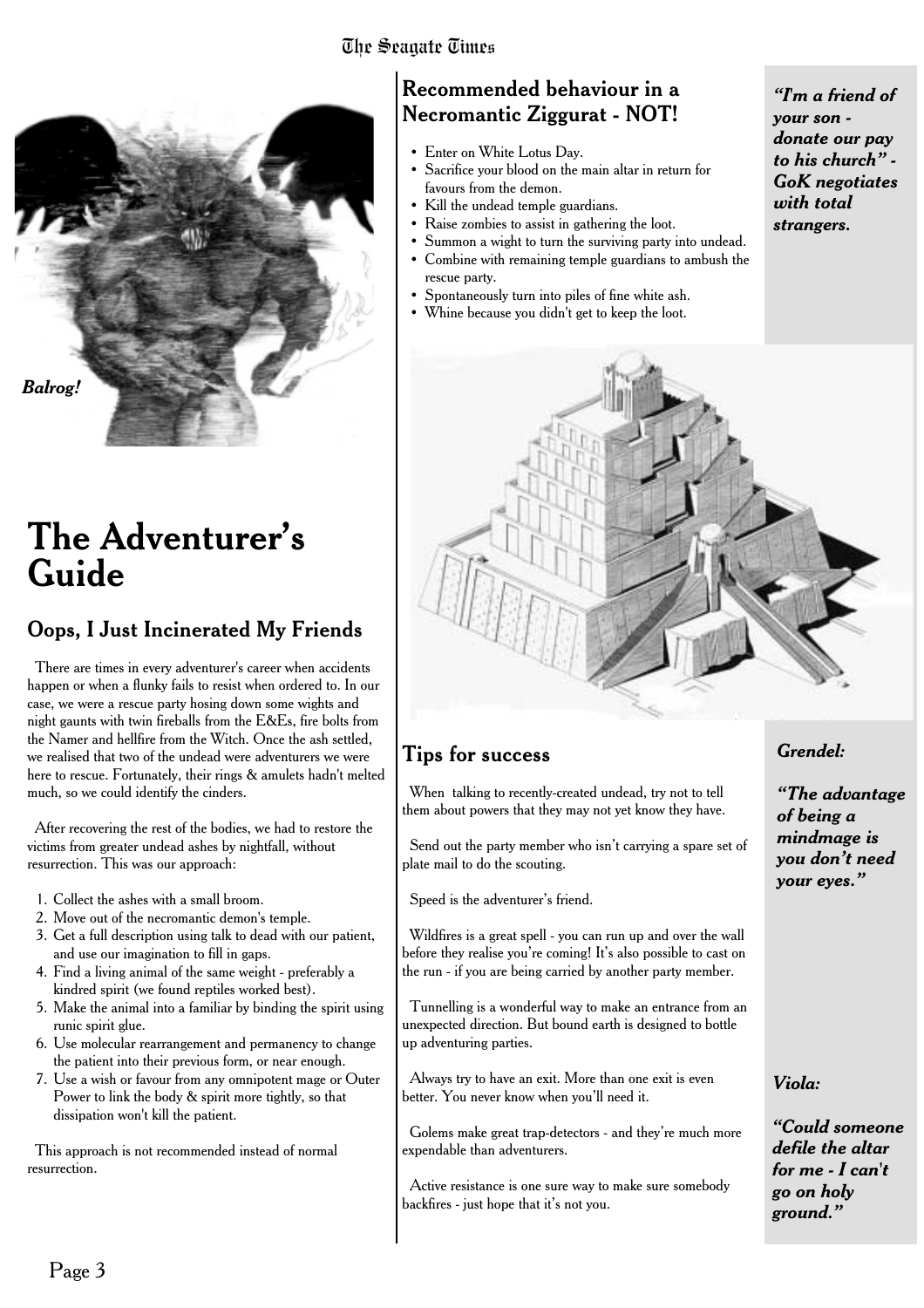### The Seagate Times

*Adam: "We don't need a cushion. We've got an Illusionist."*

#### *Gerard: "I'm not THAT soft!"*

### **Starflower's Bestiary**

### Ghastly Ghouls...

Ghouls are undead creatures, once humanoid, which now feed on the flesh of corpses. They lack the ability to drain so are considered to be lesser undead.



Although the change from human to Ghoul has deranged and destroyed their minds, ghouls have a terrible cunning which enables them to hunt their prey most effectively. This is most especially the case with True Ghouls, which although they are certainly not sane, display considerable intelligence, planning, and co-ordination in their attacks.

Ghouls are vaguely recognisable as once having been humanoid, but have become horribly disfigured by their change to Ghouls. The tongue becomes long and tough for

### *Silverfoam:*

*"The enemy is led by someone who appreciates the theatre in theatre of war."*

### *Hammer:*

*"Who needs constitution when you have style?"*

licking marrow from cracked bones, the teeth become sharp and elongated, and the nails grow strong and sharp like claws. Ghouls attack by clawing with their filthy nails and biting with their fangs. Their touch causes most humanoids to be instantly rigid and unable to move unless they resist the negative energy causing this paralysis. Fortunately it wears off after a short time, and in any case, elves and other faerie folk are immune.

Ghouls are apparently created when humanoids are killed by a ghoulish attack. Obviously, this must be avoided if the victim is devoured by the Ghouls, and faerie folk again appear to be immune.

Ghouls and ghasts are most frequently encountered around graveyards, where they can find plenty of corpses on which to feed. Ghouls (and ghasts, as described later) delight in revolting and loathsome things - hence the terms "ghoulish" and "ghastly."

Ghoul packs are always hungry and attack without fear. Fortunately, they don't appear to cause adventurers to run in fright like many other forms of undead. These creatures are immune to mind-affecting spells such as sleep and charm, and are relatively unaffected by sunlight. Silvered or magical weapons are essential when dealing with ghouls and their relatives. As always when hunting undead, the wellequipped adventurer should be wearing an Amulet of Jade or of Chalcedony. It should keep them at bay, unless of

course you are operating in the Dark Circle or in an area of similar effect.

The lacedon is a marine form of the ghoul. Lacedons are sometimes found near marine ghosts, particularly ghost ships. Lacedons are less common than ghouls because of the fewer corpses available for them to feed on, but they can often be found swarming around recent shipwrecks in rivers, lakes, and oceans.

Ghasts are so similar in appearance to Ghouls as to be completely indistinguishable from them, and they are usually found only with a pack of Ghouls, often as the leaders. They are certainly somewhat tough, and harder to destroy, however. When a pack of Ghouls and Ghasts attacks it will quickly become evident that Ghasts are present, for they exude a carrion stench which can causes retching and nausea in any who approach.

Worse, the ghast shares the ghoulish ability to paralyzation, and their attack is so potent that it will even affect elves. Beware if you ever see a Ghoul which looks like it might have been an elf, because it is almost certain to actually be a Ghast.

Ghasts, like Ghouls, are unaffected by spells like sleep and spells do not affect them. Unlike Ghouls they are especially vulnerable to cold iron which inflicts twice the normal damage. In fact, it is said that a circle of cold iron will actually repel Ghasts, and hold them at bay.



### Answers to Last Issue's Puzzles:

- Women's Rites:
- A=Freya's Weapons
- $\bullet$  B = Algernon's Armour  $\bullet$  C = Gloria's Clothing
- 
- D = Henri's Leather Goods •  $E =$  Berthold's Iewellery
- Riddles:
- First: Beach
- Second: Lava
- Third: Wave
-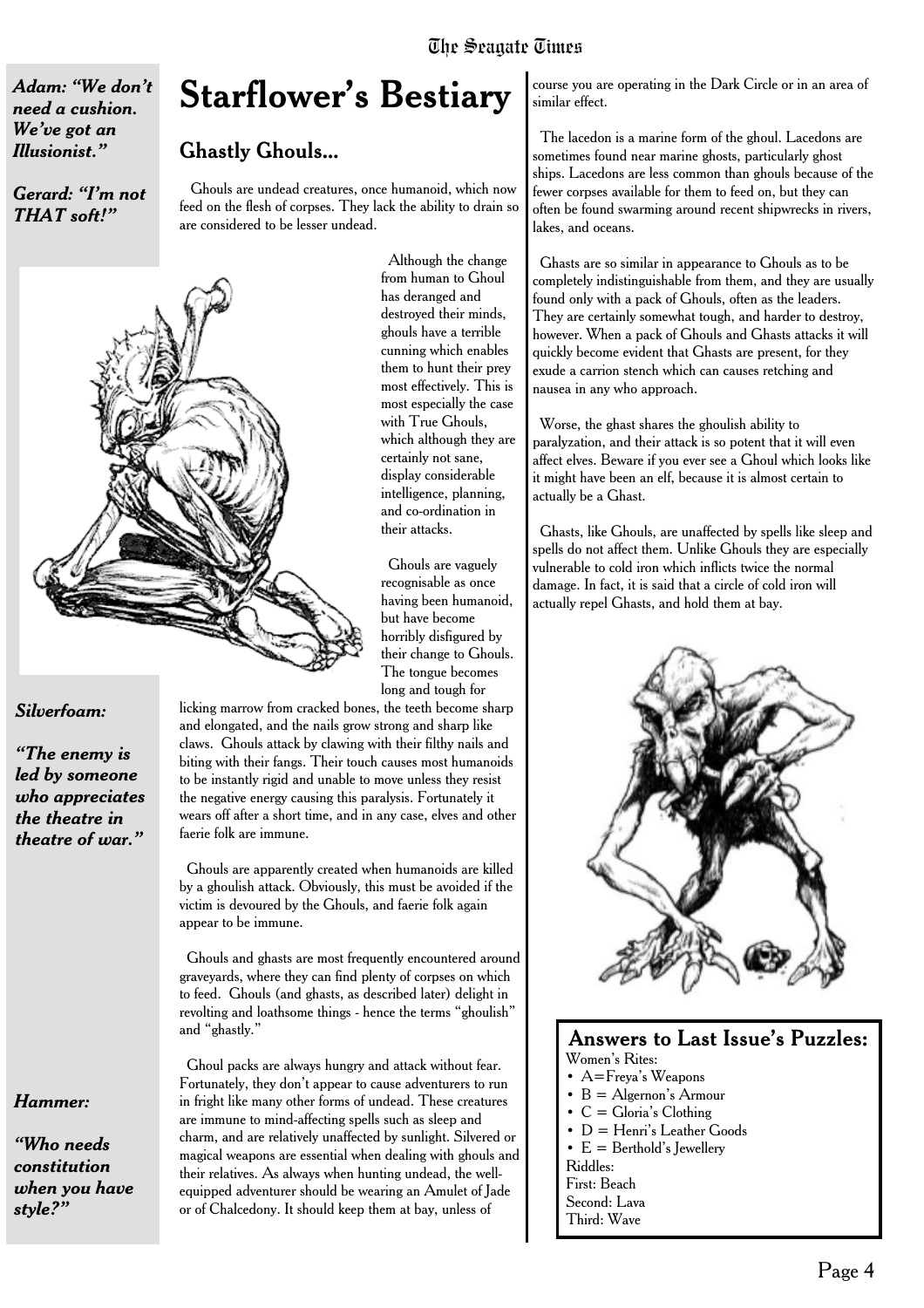### **The Puzzle Column**

### Party of Five

A Guild Adventuring Party were all of different races, including a giant, and each had a different College. Their names were: Brother Oak, Sir Crayon, Hydrophilia, Kettle and Moonflower.

They returned with a rather odd selection of treasure items. Can you figure out the race and college of each party member, and which item they chose as their first pick?

- The elven Brother Oak is too weak to use a sword, and already owns a Ring of Reluctance.
- Moonflower delights in being a witch.
- The water mage who chose the Elastic Sword is neither an orc, nor a knight.
- Hydrophilia was taken by the Boots of Slipperiness.
- The dwarf got the Bag of Holes.
- The human mind mage did not chose an item of apparel.
- The Cloak of Visibility was the wrong colour for the fire mage's taste.



### Riddles

A hoard of rings am I, but no fit gift for a bride; I await a sword's kiss.

Thousands lay up gold within this house, but no man made it. Spears past counting guard this house, but no man wards it.

My step is slow, the snow's my breath I give the ground a grinding death My marching makes an end of me Slain by sun, or drowned in sea.



### *"It's aura says it's an Iron Golem!"*

### Get the Power of Fire and Light!

Fire College Invested Items: Dragonflames Rk 10 Weapon of Flames Rk 10 Also Rank 8 Weapons.



*"Felicity can even make golems climb*

*walls."*

*On Wildfired golems..*

*WordSmith:*

*East?"*

*"So, how far is*

Now with added Radiance for Positive effect on dark creatures.

Prices negotiable. Please contact Flamis at the Guild.

### What's Hot

Fire Elementals destroying armies of ghouls

Terracotta armies marching to nowhere

Fire-running rings around the enemy

Fireballed wights

Being a nameless horror

Fleeing vampires

Seir



### What's Not

Fire Elementals being turned into frogs and burned alive

Carrying grenados in floating Force Bubbles

Flying around the Baronies without a ranger

Undead Medusae

Being an unspeakable horror

Fleeing party members

Uriel

White Lotus Day



### Page 5